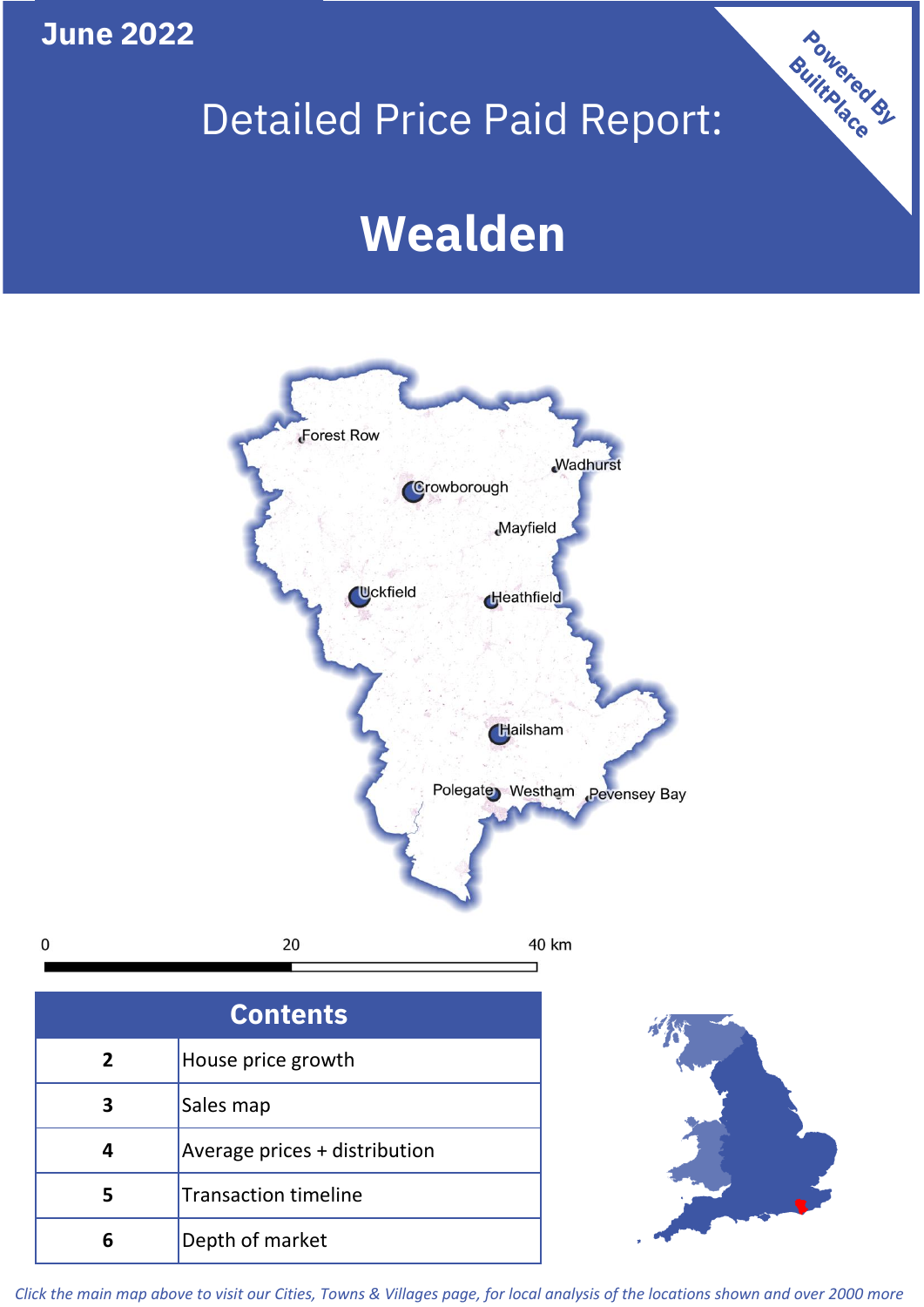#### **Headline Data**

|                     | <b>Current level</b> | 3 month  | <b>Annual</b> | 5 year | 10 year |
|---------------------|----------------------|----------|---------------|--------|---------|
| <b>House prices</b> | £409,806             | 2.6%     | 13.4%         | 27.1%  | 72.5%   |
| <b>Transactions</b> | 3,040                | $-14.7%$ | 10.3%         | 6.7%   | 20.3%   |

## **House Price Growth (April 2022 data)**

#### *Annual Change in House Prices*



House prices in Wealden grew by 13.4% in the 12 months to April 2022 (based on 3-month smoothed data). By comparison national house prices grew by 10.7% and prices in the South East grew by 11.5% over the same period.

Wealden house prices are now 55.0% above their previous peak in 2007, compared to +60.7% for the South East and +52.9% across England.



#### *Year-To-Date Change in House Prices, December to April*

Local prices have grown by 3.3% in 2022 so far, compared to growth of 2.3% over the same period last year.

#### *Source: OS OpenData; UK House Price Index (Contains HM Land Registry data © Crown copyright)*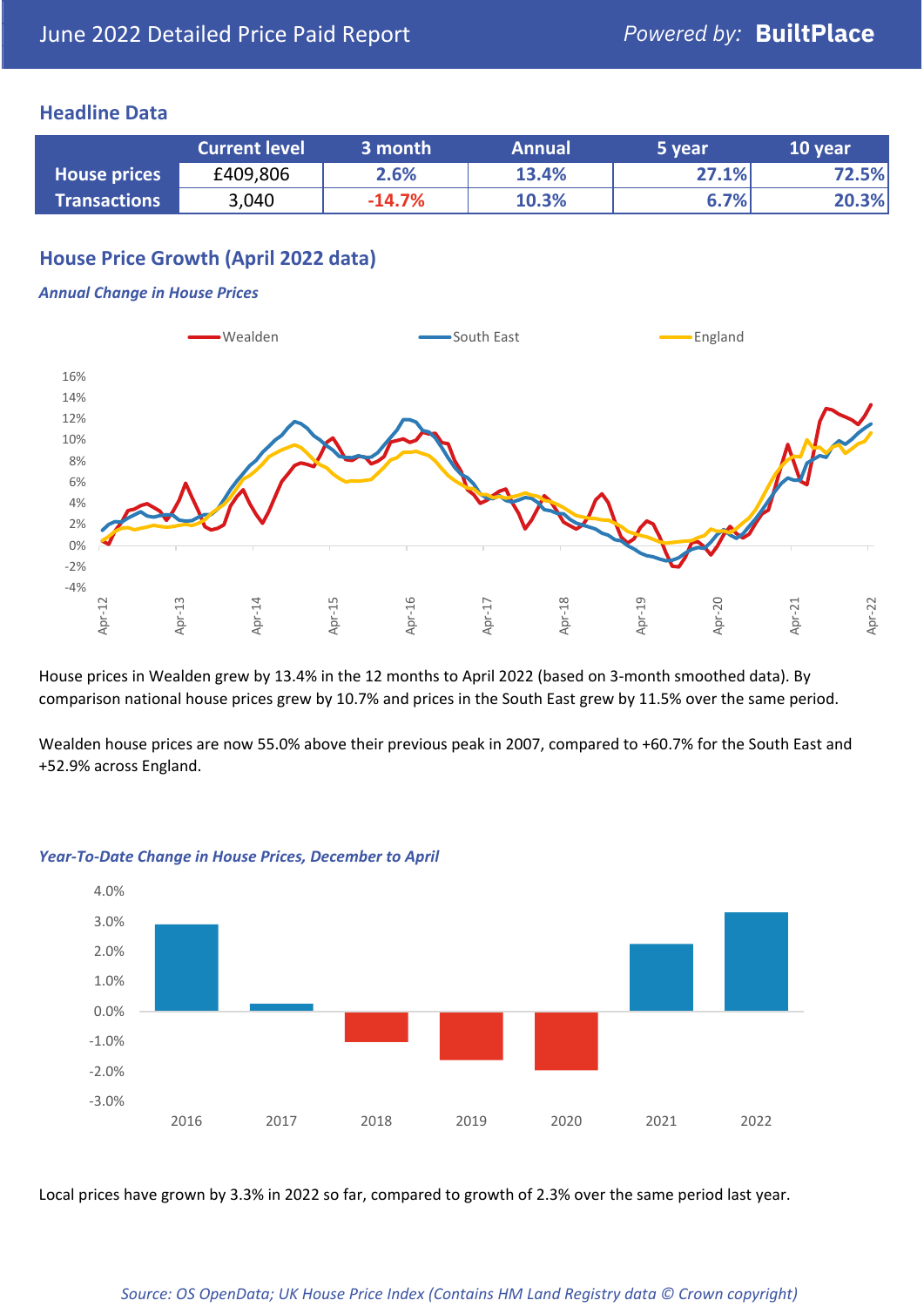## **House Price Map**

#### *12 months to April 2022*



*Each point is one postcode, coloured by the average value relative to all sales in this local authority (price bands are LA-specific quintiles).*

## **Map Key**

| Min      | <b>Max</b> |                            |
|----------|------------|----------------------------|
| Up to    | £263,000   | 1st quintile / lowest 20%  |
| £263,000 | £327,000   | 2nd quintile               |
| £327,000 | £404,000   | 3rd quintile               |
| £404,000 | £563,000   | 4th quintile               |
| £563,000 | and over   | 5th quintile / highest 20% |

## *Source: OS OpenData; UK House Price Index (Contains HM Land Registry data © Crown copyright)*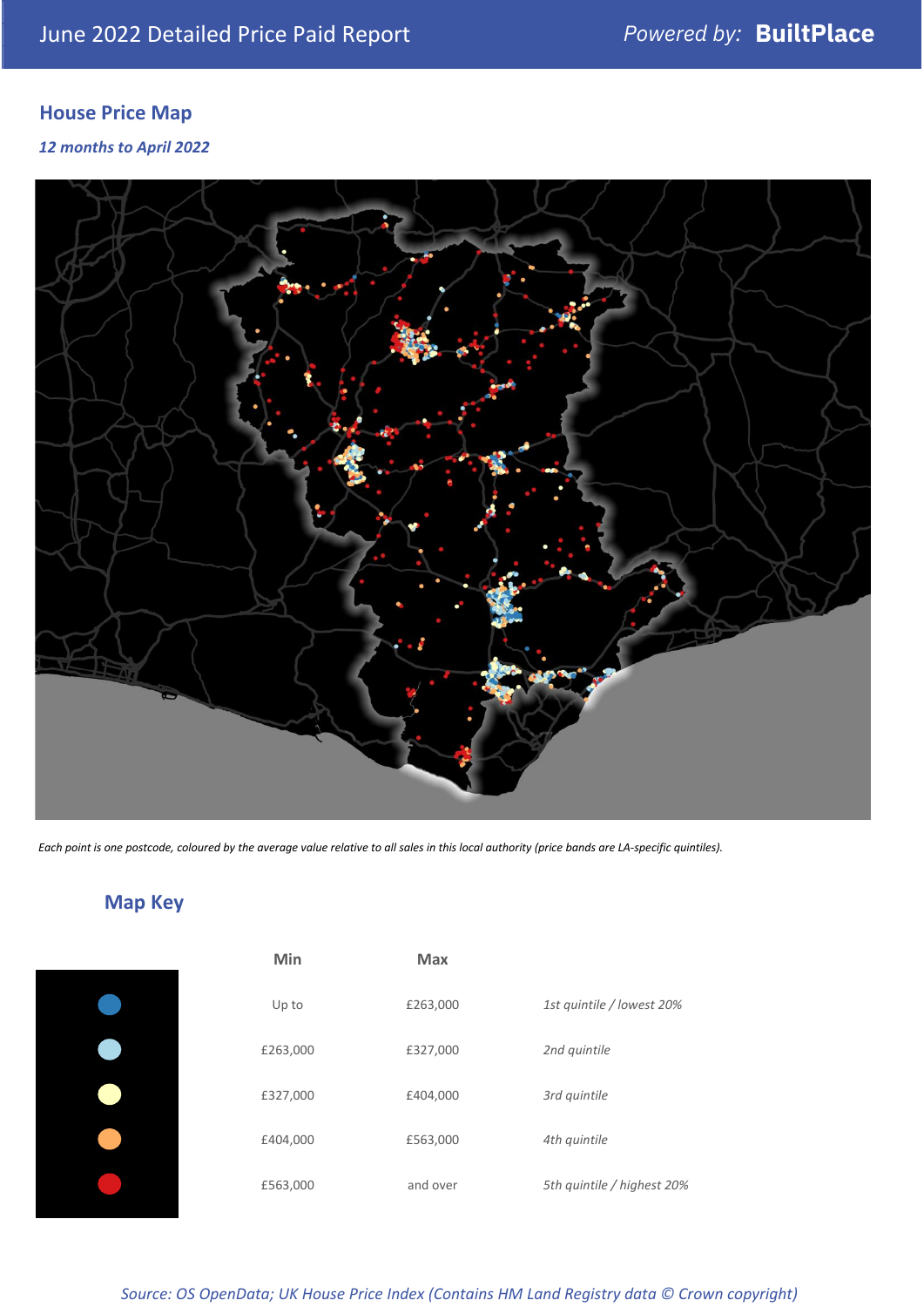## **Average House Price by Property Type**

#### *12 months to April 2022*



|                 | <b>New</b> | <b>Second hand</b> |  |  |
|-----------------|------------|--------------------|--|--|
| <b>Flat</b>     | £258,750   | £213,047           |  |  |
| <b>Terraced</b> | £332,899   | £311,046           |  |  |
| Semi-detached   | £317,945   | £369,863           |  |  |
| <b>Detached</b> | £469,342   | £649,736           |  |  |

## **House Price Distribution by Year**

*All properties, by price band and calendar year (2020 = year to date)*

|                    | 1997 | 2002 | 2007 | 2012 | 2017 | 2019 | 2020 |
|--------------------|------|------|------|------|------|------|------|
| <b>Under £100k</b> | 67%  | 17%  | 3%   | 3%   | 1%   | 1%   | 2%   |
| £100-200k          | 26%  | 53%  | 36%  | 34%  | 11%  | 7%   | 7%   |
| E200-300k          | 5%   | 17%  | 33%  | 34%  | 36%  | 23%  | 22%  |
| £300-400k          | 1%   | 7%   | 13%  | 11%  | 24%  | 27%  | 29%  |
| £400-500k          | 0%   | 3%   | 7%   | 8%   | 12%  | 15%  | 17%  |
| <b>£500k-1m</b>    | 0%   | 3%   | 7%   | 9%   | 14%  | 23%  | 21%  |
| £1-2m              | 0%   | 0%   | 1%   | 1%   | 2%   | 4%   | 3%   |
| <b>Over £2m</b>    | 0%   | 0%   | 0%   | 0%   | 0%   | 0%   | 0%   |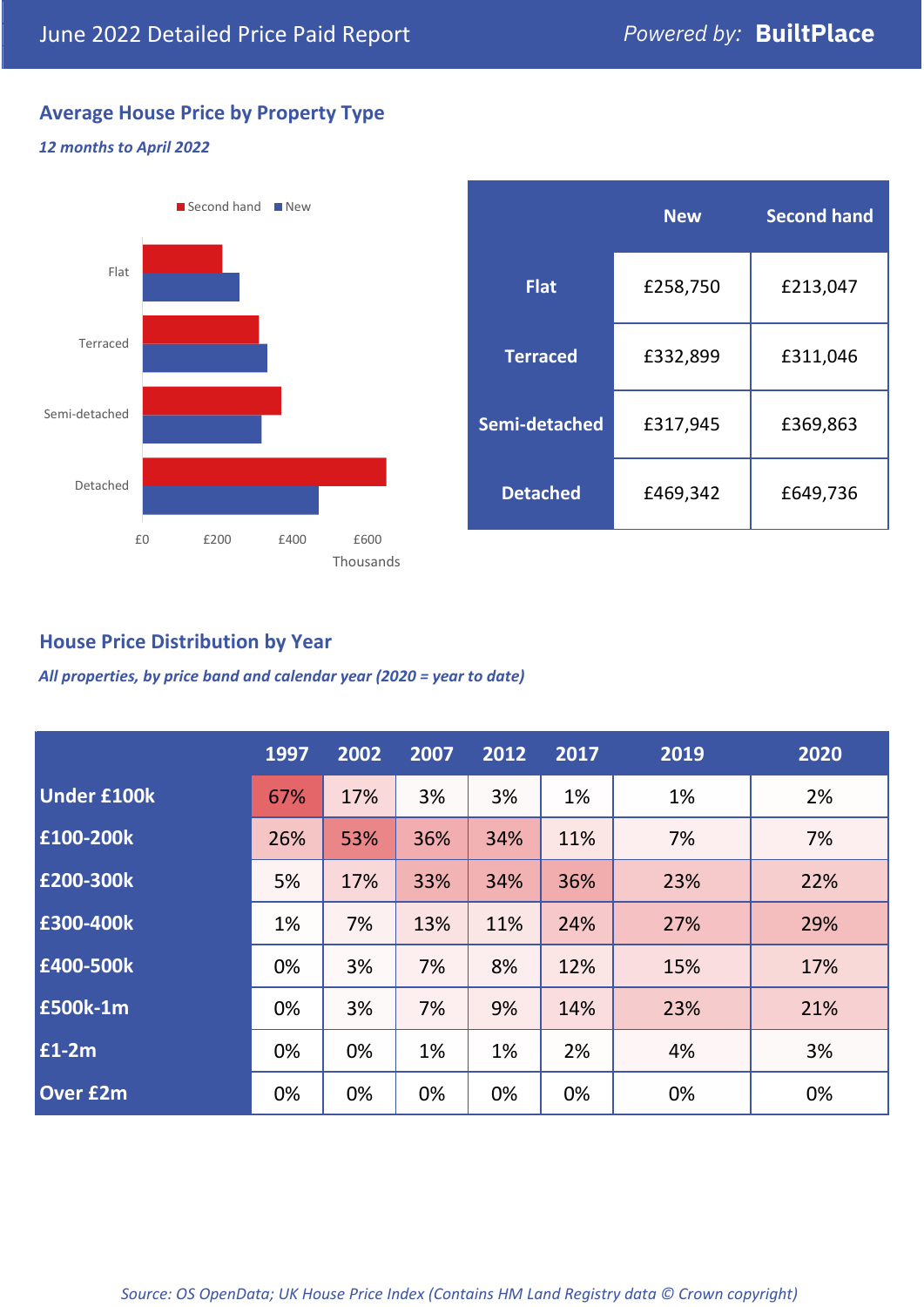## **Transactions (February 2022 data)**

*Annual Transactions, Indexed (2001-05 average = 100)*



There were 3,040 transactions in Wealden during the 12 months to February 2022. This is 90% of the average from 2001- 05 and suggests activity is below pre-downturn levels.

Transactions in Wealden have fallen by 6.9% since 2014, compared to changes of -9.9% for South East and -7.7% for England.



#### *Cash and New Build Sales as % of Total, by Year*

*Note: The data on this page EXCLUDES transactions identified as transfers under a power of sale/repossessions, buy-to-lets (where they can be identified by a mortgage), and transfers to non-private individuals - i.e. it comprises only Land Registry 'A' data.*